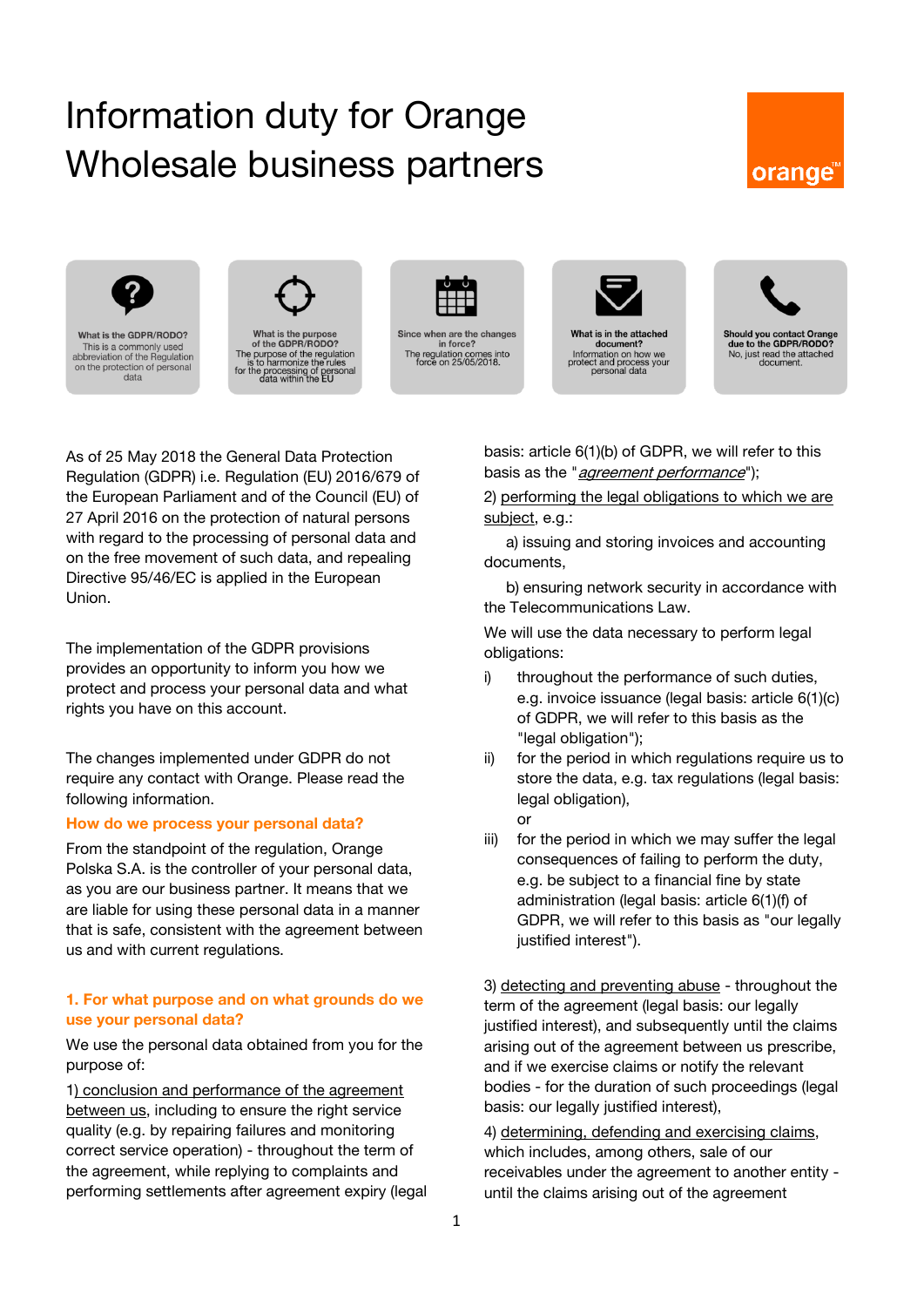between us prescribe (legal basis: our legally justified interest).

5) direct marketing - throughout the term of the agreement between us (legal basis: our legally justified interest),

6) preparing summaries, analyses and statistics for our internal needs, this includes in particular reporting, marketing studies, planning of service or network expansion, development works in IT systems, creating statistical models (e.g. concerning revenue protection), throughout the term of the agreement (legal basis: our legally justified interest),

7) verifying creditworthiness - for the period necessary to perform such an assessment when concluding, prolonging or extending the scope of this or subsequent agreement, and to handle related complaints (legal basis: agreement performance); this also applies to data we obtain from other sources, and if you enter into a subsequent agreement with us - your data that we possess before it is concluded,

8) support of the service, including notifications about failures, and service customisation based on, among others, data about the offer you use or complaints you have submitted - throughout the term of the agreement between us (legal basis: our legally justified interest).

For the purposes indicated above (except for the "conclusion and performance of the agreement" and "performance of legal obligations" purposes), we will perform profiling, i.e. automated analysis of your data and preparation of predictions regarding your preferences or future behaviours (e.g. for marketing profiling, we will determine what offers you may be the most interested in).

If you express your consent for the use of the data, the contents of the consent will specify what purpose the data will be used for.

## **2. Which data do you need to provide to us?**

We require to provide data on the agreement form, in particular such data as full names, company name, registered seat address, tax identification number. Additionally, we may request optional data – which do not affect agreement conclusion (if we do not receive them, we will not be able, for example, to call the contact phone number).

Providing data on agreement conclusion is not a statutory obligation. However, according to tax

regulation, issuing an invoice requires full names or company names of the goods or service purchasers, as well as their addresses, and if the purchaser is a VAT payer, also their tax identification number. To fulfil this obligation, we will use the data provided on the agreement form.

Throughout the performance of the agreement, by rendering our services, we may obtain other data of yours, including data on the use of our telecommunication network, services or website. Their obtaining is a consequence of the technical

## **3. Additional information on personal data**

operation of our services.

When concluding an agreement and during its duration, you may, for example, order additional services or use features not previously covered by the agreement. If this requires using your data in a manner different than described in this document, as far as possible we will supplement and provide the missing information before obtaining the data. In the remaining scope the information on data processing provided in this document shall remain valid.

## **4. To whom data can be transferred?**

- a) to entities processing data on our behalf, participating in conducting our acts:
- a. advertisement agencies that have signed framework agreements with Orange Polska for potential execution of marketing actions and promoting wholesale services,
- b. operating our ICT systems or providing us with their ICT tools,
- c. subcontractors supporting us, for example, in rendering telecommunication or other services you order, in equipment installation, handling correspondence or in the customer support process,

d. entities operating and maintaining our telecommunication network, entities providing us with advisory, consulting, and audit services, legal, tax-related, and accounting assistance, research agencies acting on our commission.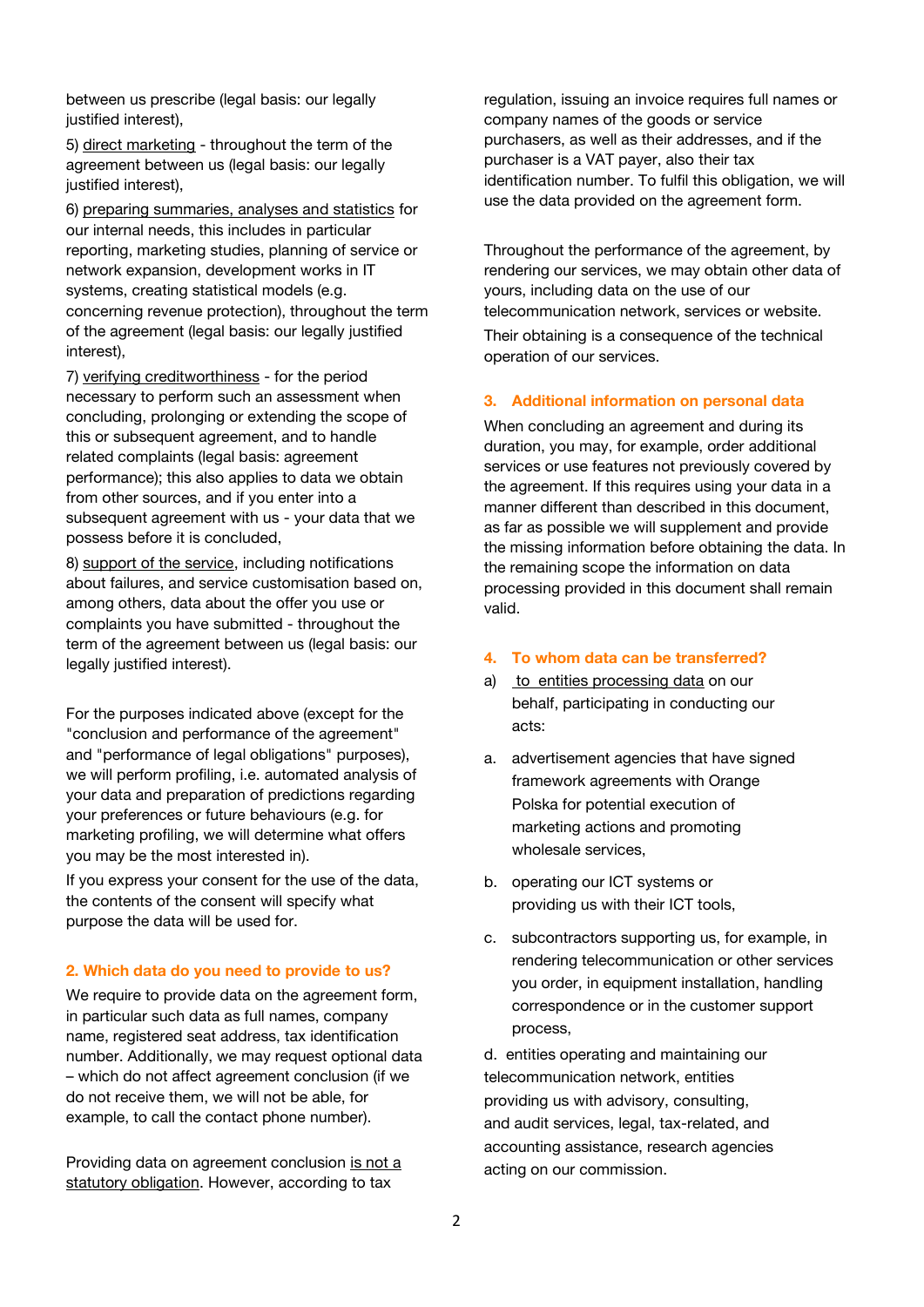- 5. other data controllers processing your data on their own behalf:
- a. entities conducting postal or courier business,
- b. entities conducting payment business (banks, payment institutions) for the purpose of performing refunds to you or ensuring the functioning of the Direct Debit service,
- c. entities purchasing receivables in the event of your delay in payment of our invoices,
- d. when concluding, prolonging or extending the scope of an agreement, we provide your data to business information offices and receive from them information on your indebtedness available in such offices,
- e. entities working with us on handling accounting, tax, and legal matters
	- to the extent that they become data controller.

# **5. Data from other sources**

- a. When concluding, prolonging or extending the scope of an agreement, for the duration of such procedures, we will use data related to you, originating from a register of entrepreneurs (currently: Central Registry and Information about Business Activities), Central Statistical Office's database to the extent they are published there, Register of Telecommunication Entrepreneurs kept by the President of the Office of Electronic Communications, and from entities professionally collecting and analysing information on the business condition of entrepreneurs within the extent they publish such information, in order to verify your data and your creditworthiness (basis: agreement performance), and subsequently to determine, exercise and defend claims until the claims arising out of the agreement between us prescribe (basis: *our legally* justified interest).
- b. During the term of the agreement, we can obtain data from public registers (register of entrepreneurs, Central Statistical Office's database, register of the Office of Electronic Communications) and from private entities collecting or analysing entrepreneurs data for

marketing purposes and for the purposes of preparing summaries and analyses (basis: *our* legally justified interest), throughout the term of the agreement and until the claims arising out of the agreement between us prescribe.

c. If you perform payment through, for example, a bank or a payment institution, we will obtain data on from what account and in which institution you made the payment. We will process these data to verify whether you made a correct payment, and if necessary, also to make refunds (basis: agreement performance), to determine, exercise and defend claims and for the purpose of preparing statistics and analyses (basis: our legally justified interest).

# **6. Will your data be transferred outside the European Economic Area (EEA)?**

We have no plans to transfer your data outside the EEA (which includes the European Union, Norway, Liechtenstein and Iceland) or to international organizations.

# **7. Automated decision-making**

We make automated decisions that have significant consequences for you in the following situations: under our contractual provisions, we may determine that reaching or exceeding thresholds or limits that we specify (e.g. messages sent, calls, data transfer) may result in specific consequences (e.g. suspending a service or its operation under different rules). If the IT systems detect that thresholds or limits have been reached, we will automatically apply the solution described in given agreement.

# **8. Transmission data, location data, and access to data from active devices**

If the scope of services you use includes Orange Polska telecommunication services, then we process transmission data (related to connections) and location data (related to device location).

We process transmission data for the purpose of:

a) performance of the agreement. including performance of connections,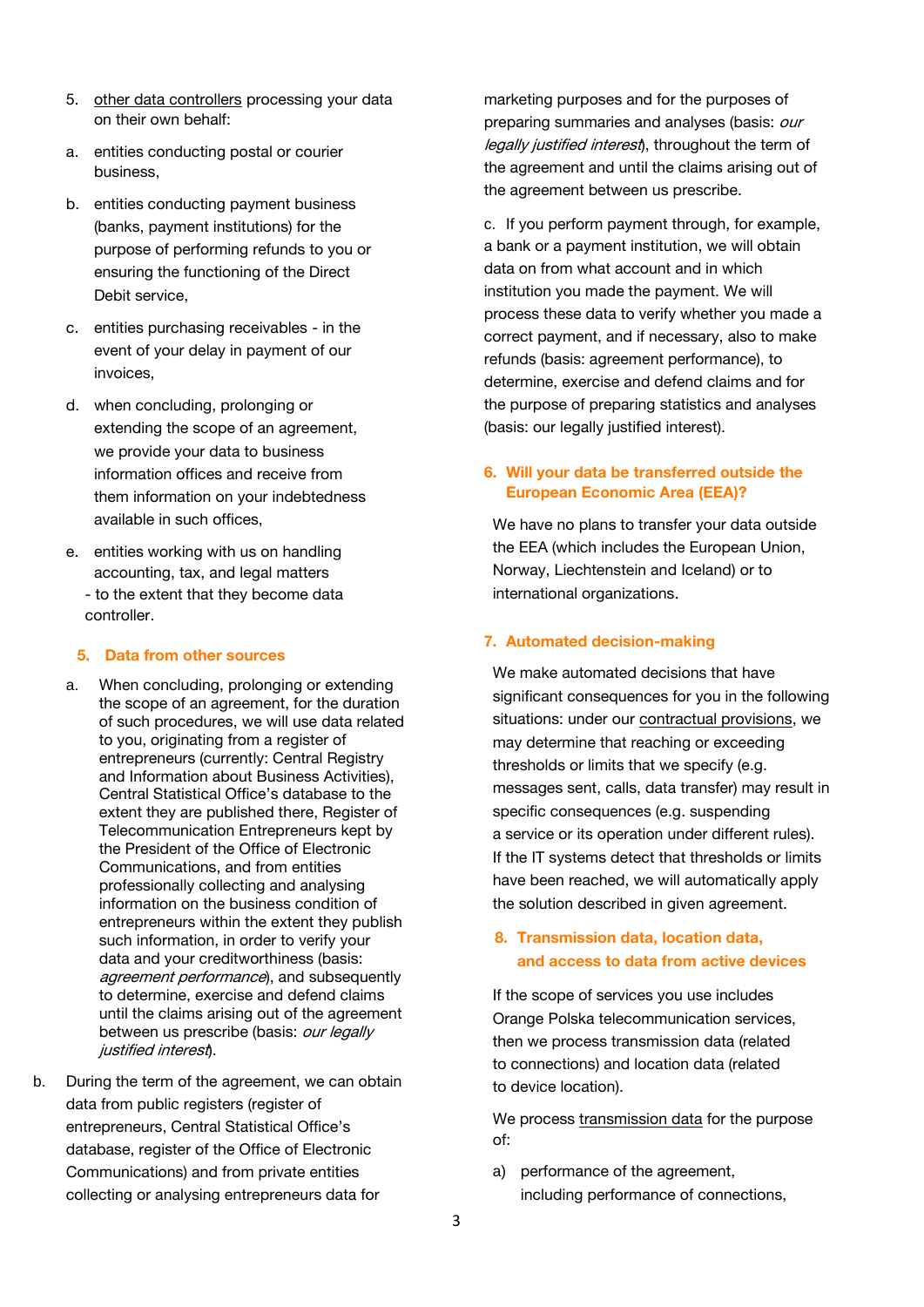ensuring their quality in line with the agreement, billing charges for the services provided, as well as for the purpose of handling complaints,

- b) traffic management in the telecommunication network and settlements with other operators.
- c) detection and prevention of abuse and ensuring network and service security,
- d) determination, defence and execution of claims,
- e) storing it for the purpose of future proceedings by authorised bodies (for a period of 12 months from the date the connection was made or unsuccessfully attempted),
- f) conducting direct marketing (provided you give consent for it).

Transmission data that we use for these purposes is data (all or some) on in what way, how often and when you use the telecommunication services and network, in particular:

- voice calls and text messages, including numbers of outgoing and incoming calls and messages, their type (local, international, roaming), call durations and numbers you communicated with,
- access to the Internet, including Internet session durations and amounts of data transferred, addresses of the websites you visit and your activities on such websites, type of technology used (e.g. 3G, 4G) or terminal devices (e.g. phone or modem model, operating system used), Internet access via telephone (Internet tethering).

We can use or store the transmission data throughout the term of the agreement, and after its termination - during exercising of claims or performing other tasks imposed by the provisions of law.

To detect and prevent abuse, ensure network and service security, and – if we receive consent – for marketing purposes, we will use transmission data to profile our Clients, assessing for example, whether their behaviour can endanger the integrity of our network.

We process location data (which means data indicating the locations of your telecommunication devices, originating from the telecommunication network):

- g) to perform obligations imposed by the provisions of law;
- h) for direct marketing, which also includes profiling, i.e. customisation of received offer to suit the locations where you used our services (provided you give consent for it),
- i) provide additional services if the data are necessary to provide them (provided you give consent for it).

After complete anonymisation (meaning without information on which subscriber they concern), we can process transmission and location data for the purposes of statistics and analyses of the effectiveness and expansion of our network, traffic management or studies concerning the movements of population between specific points of our network.

We obtain data from active devices, concerning the operation and functioning of our network to verify the technical quality of our services and to be able to handle complaints. We can use this data, after their complete anonymisation, for analyses of the operation of our network and the attractiveness of our offer. With your consent, we can also process this data for other purposes.

# **9.** Your rights

You can submit a request to us for:

- rectification (modification of inaccurate data),
- erasure of data processed unjustifiably or placed on our Internet websites,
- restriction of processing (stopping operations on data or prevention of data